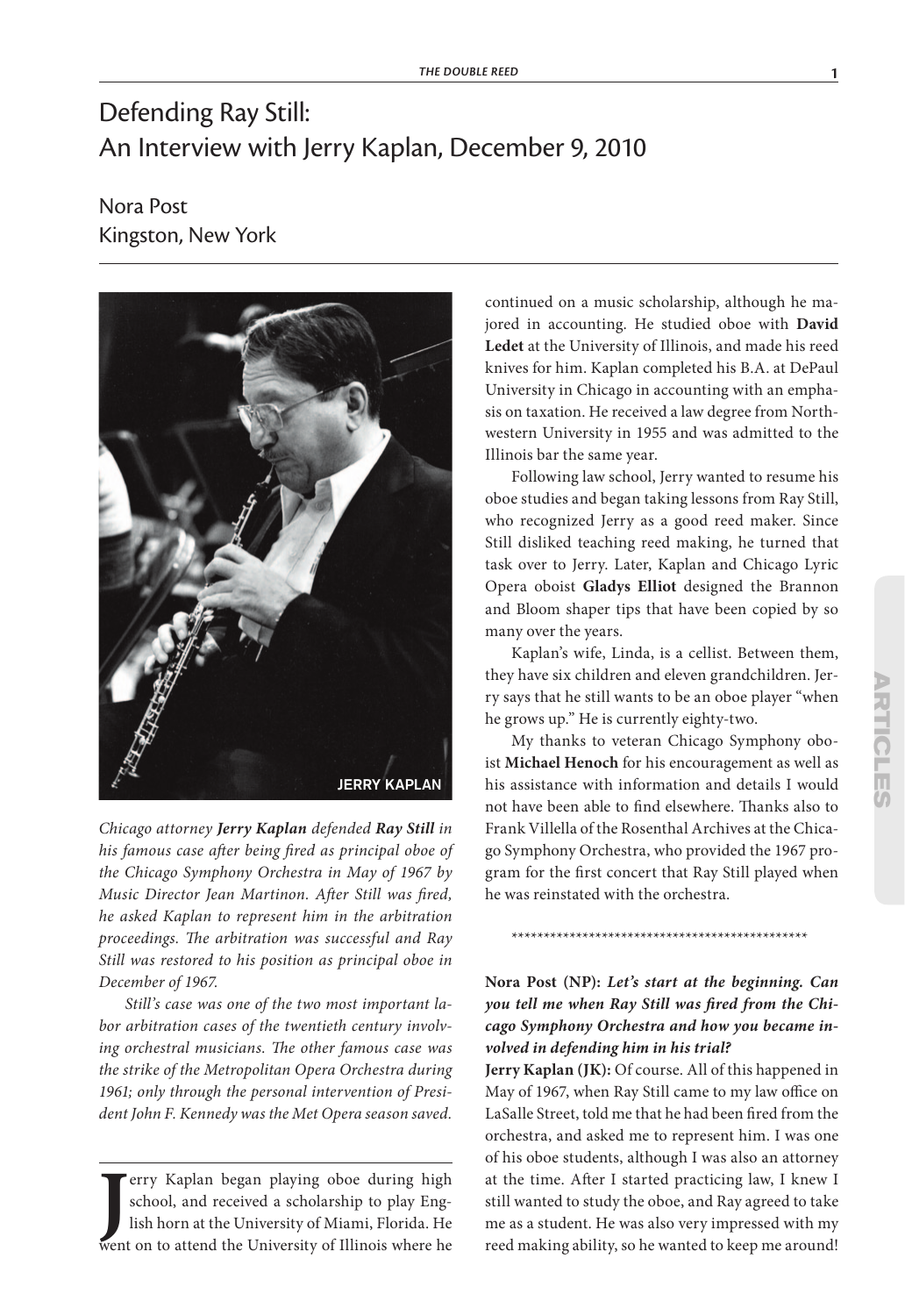At that point in time, under the collective bargaining agreement of the Chicago Symphony Orchestra, the Orchestra Committee had the right to review the charges against Still. If they sustained the charges, Ray would have had no further rights, and there would have been nothing he could have done about having been fired. But if they rejected his discharge, then, under the collective bargaining agreement, he had the right to go to binding arbitration through the musician's union. The vote that they reject the charges was unanimous with the exception of one person. One player who I went to high school with—and I won't mention his name—voted that they sustain the charge.

#### **NP:** *What exactly were the charges?*

**JK:** There were multiple charges. I will catalogue them for you. Some were musical charges and some were insubordination charges. Let's start with the insubordination charges. The first was that Ray Still was accused of reading a book on stage during a *tacit* movement after Martinon had said that he didn't want anyone reading books on stage. Martinon told Still to leave to stage. Ray told him: "I am the first oboe; if you want me off the stage, you are going to have to *carry* me off!" The second charge was that he was listening to a World Series baseball game during a Friday afternoon concert, and that the transistor radio pulled out of his ear and blasted into the audience! (Keep in mind I'm not saying whether any of this was true or not, I'm just categorizing the charges.) Some of these were general accusations that he had made unkind comments about some of his colleagues. Another charge was that when he swabbed his oboe, he did it too flamboyantly, and that upset some of the people sitting adjacent to him in the orchestra. He was accused of making faces when the concertmaster played solos. These were the nature of the charges.

The musical charges were, first, that he sabotaged a performance of Stravinsky's *Petroushka,* where he did not follow the conductor. Another was that during a rehearsal of the Dvořák *Cello Concerto* with Rostropovich, Ray made a mistake in a meter change from two to four that's a very famous place where many, many people have difficulty *(Jerry sings the passage).* He also held his entire oboe too high, and that made Martinon nervous. When he adjusted his reeds on stage, he had a very large knife, and that intimidated some of the players around him. There were general comments about his displeasure with the playing of some of his colleagues. That's about it.

**NP:** *All of this sounds ridiculously flimsy. Was it Still's union activities that were the real cause of this?* **JK:** Of course. Back in the history of the relationship between the union and the orchestra, the union, through James Petrillo, would negotiate the contract directly with management. The players had no input. When the contract had been negotiated, the players were told: "Here it is." Certain members of the orchestra felt that, similar to the procedures in other major American orchestras at the time, the players should have an orchestra committee that would participate in the collective bargaining process. Ray was very, very supportive of that, but management felt that it was inappropriate for principal players—who were paid above scale—to support the *tutti* players. So that was it, and management was not happy. Also, Ray's manner of presenting things was rather abrasive and confrontational. The president of the orchestra association at the time was Eric Oldberg, a very prominent Chicago neurosurgeon who came from a well-known musical family in the area. Dr. Oldberg was very displeased with Ray. What happened was that Chicago Symphony management created a list of players they wanted discharged, and they went to Music Director Fritz Reiner. Ray Still was not on the list. Reiner called Ray into his dressing room, and showed him the list. Reiner explained to Still that there were some names on the list that he himself wanted discharged for musical reasons. He pointed these out, saying: "These are *my* names." These were the players he wanted to fire. Then there was the management list. So this is some of the background on management's gripes with Ray.

The orchestra liked Martinon when he first came in, and he was quite popular. He had been a guest conductor; he had been relaxed and very nice. After Martinon got the job, he apparently turned out not to be suited for the position. At some point, management came to the conclusion that they had to get rid of him. At the point in time that Ray was fired, Martinon was already a lame duck. I suspect Martinon fired Ray partly in revenge, feeling that Ray was one of the leading forces against him. Management also felt this was also an opportune moment to punish Ray for his past conduct. As a result of that, the union asked that his dismissal be arbitrated, and the case was set for arbitration.

Ray was out of the orchestra from May to December of 1967. I won the arbitration on my birthday, December 21st, 1967. That was my birthday present!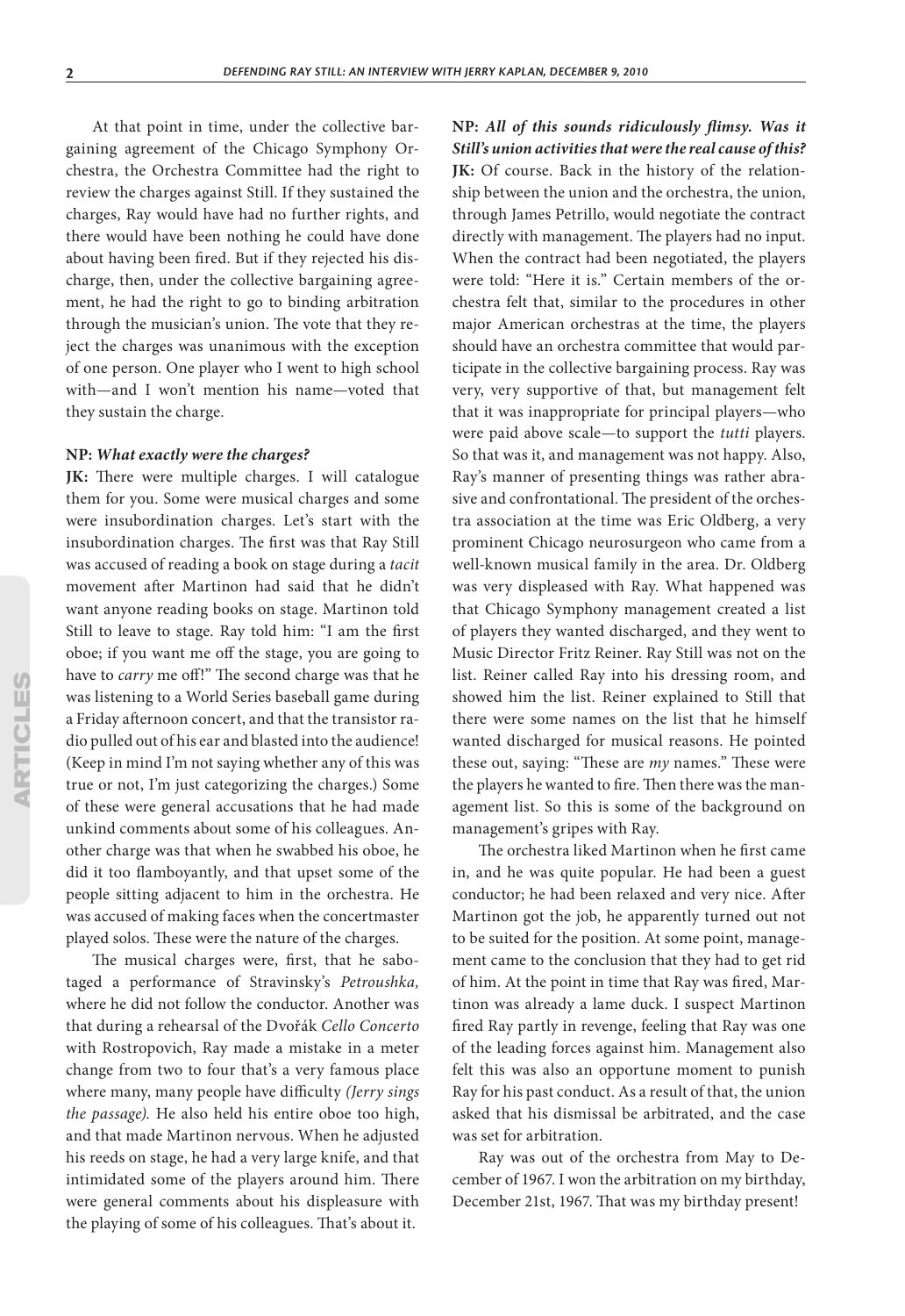### **NP:** *Looking back to the trial, how do you remember it today?*

**JK:** During the trial, it was obvious that there was some truth in Ray's behavior patterns. He had said inappropriate things. But it never rose to the level of the basis for discharge. Some of the charges were not true at all, especially the musical ones. In the Dvořák *Cello Concerto,* for example, the spot where Ray made a mistake is a notorious passage. Everyone makes that mistake. In *Petroushka*, Ray was following the pianist and the English horn in that particular passage, so if Ray was not following the conductor, the pianist and English horn weren't, either *(JK sings the passage)*. By way of coincidence, Ray's brother-in-law was in the audience and actually recorded that performance. It was perfect! So it was just Martinon's paranoia.<sup>1</sup>

Let's take the book-reading incident. Ray wasn't reading the book. It was the oboist **Dick Kantor** who was reading the book. It was during a *tacit* movement, the second movement of a concerto. Because Ray didn't want to get someone else in trouble, he just told Martinon that he would have to remove *him* from the stage. Now let's get to the World Series incident, which was hilarious. That incident occurred during a Friday afternoon concert. It wasn't Ray who did it; it was actually **Wilbur Simpson**, the second bassoonist, who was listening to the game. When I had Martinon on the witness stand as cross-examination, I asked him if he knew anything about baseball. He said no. I mentioned to him that the World Series is never on a Friday unless it's a rain day, since that's the day the teams travel. I was fairly educated, since there were a number of sports nuts in the orchestra. Martinon didn't know anything about that. But most important was when I asked Martinon what month of the year this transpired in. He said "February!" So that blew the entire World Series thing out.

#### **NP:** *Tell me, what was Martinon like on the stand? Was he impressive?*

**JK:** No. He was in an environment he was totally unfamiliar with. This happens in litigation all the time. He was not a professional witness, he had not been coached properly, and he was not prepared for cross-examination. Management had no allegiance to Martinon—he was a lame duck. Basically they had set him up, too.

I won the case. In the end, they said that Ray's conduct had not been at the level of a dischargeable offence. However, they treated the absence from May through December as a disciplinary dismissal, after which he would be reinstated. So, the disciplinary dismissal from May through December was basically a fine.

Ray went back to work the day he was reinstated in the Chicago Symphony Orchestra. There was a guest conductor that week, Maestro Sixten Ehrling.2 I was in the audience for that performance. For some reason, Ray didn't play during the first piece—Creston's *Chthonic Ode*.<sup>3</sup> But when Ray got onto the stage, the orchestra and the audience started to applaud. Ehrling didn't have a clue what was going on—he had no idea about all the politics. Of course, as I mentioned, one of the arguments against Ray was that he used too flamboyant a swab. So, as a gift, I bought him the largest white feather I could find in captivity. I gave it to him before the concert, and told him to swab flamboyantly.

### **NP:** *That* **is** *funny! I have just one more question. In terms of the Chicago press, was this big news, little news, or no news?*

**JK:** It made the front page of the *Chicago Tribune*. I remember the headline: "Oboe Ace Restored."

Shortly after he was reinstated with the orchestra, Ray got a little bit pissed off and a little drunk late one night, and *called* the arbitrator! I guess one way to describe the conversation would be to say that Ray displayed his vociferous dissatisfaction with the language of the award. It surely wasn't kind to Ray.

Ray was the only principal player who sided with the *tutti* players. So he had some enemies among other principal players. Many of the principal players were indebted to management, since they had each negotiated very nice contracts for themselves. Principal trumpet player Adolf Herseth was very upset at being called to testify. He testified against Ray, but eventually he turned around. Concertmaster Victor Aitay testified against him. So did violist William Schoen, plus the assistant principal flute player Joan Bennett—she was the one who accused Ray of swabbing his oboe too flamboyantly. Maybe a half-dozen players at the most testified against Still and, needless to say, none of them were the *tutti* players.

Many years later I ran into the arbitrator—oh God, I can't think of his name now. He was semiretired, and lived in Highland Park. I asked him if he remembered me. "Of course," he said. "You know what?" he asked. "I knew from Day One that Ray Still was too important to leave the symphony."

Here's what I learned subsequently. In labor arbitration, in order to appease management, even if you aren't going to sustain the dismissal, you still give the employee a lot of bad language in the opinion. You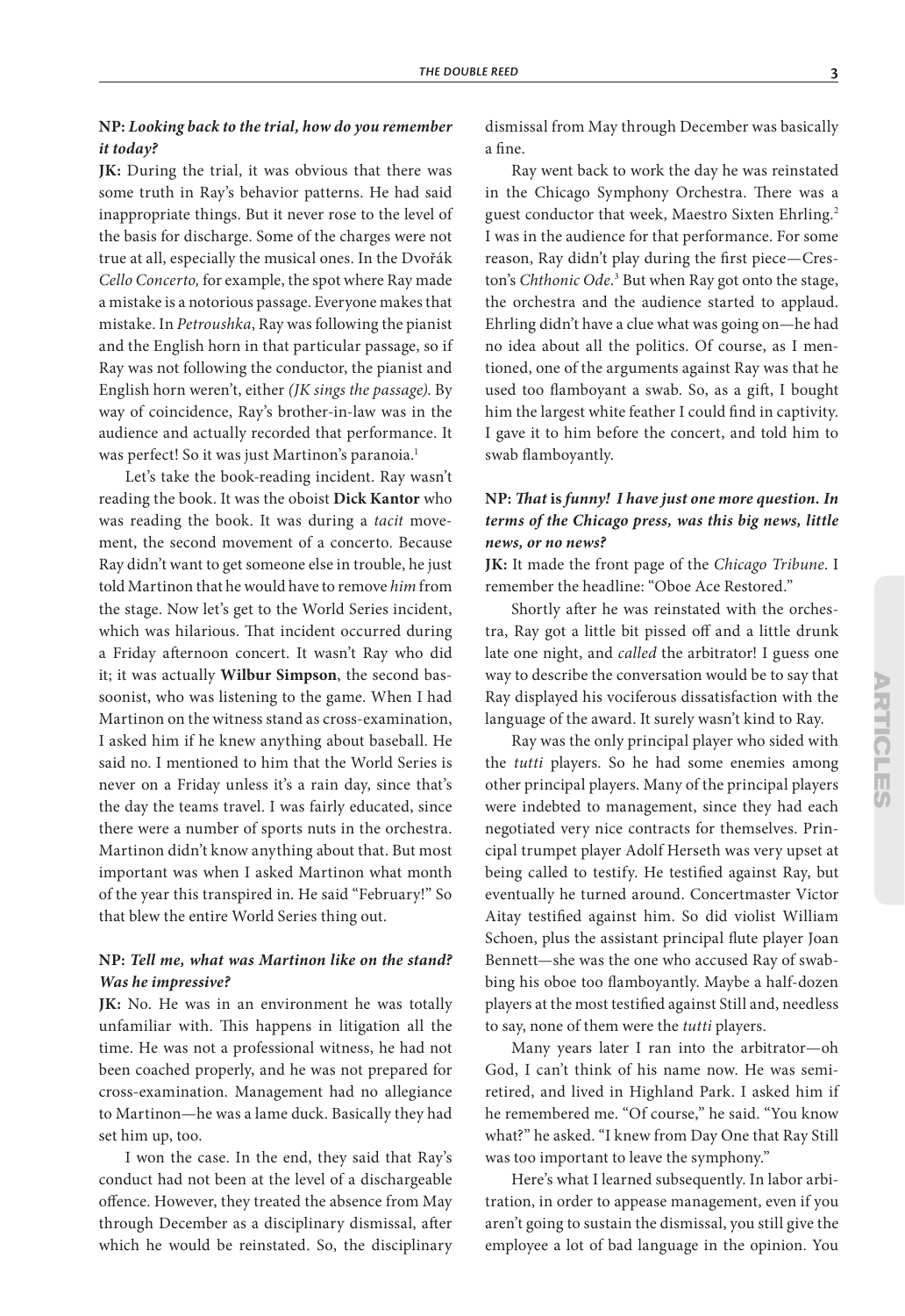understand? And they gave Ray a lot of bad language in the opinion. The other thing is that the orchestra management objected to me being Ray's personal attorney. Ordinarily they would have to use the union's attorneys, since they were the exclusive bargaining agent for the orchestra. But Les Asher, the lawyer for the union, got around that by saying that if management objected to my representing Ray Still, he would hire me as special counsel for the union. So, in the end, in addition to being Ray's lawyer, I was also special counsel for the union.

## **NP:** *I can only assume this was one of the great memories of your legal career. Is there anything else you would like to add to all of this?*

**JK:** Yes. In retrospect, the very personality that makes an oboe player great is the type of personality that could make it difficult to deal with that person on a daily basis. **Marc Lifschey** had trouble in Cleveland he was fired and then he was rehired. I understand **Harold Gomberg** mouthed off quite a bit in New York.4 Being a principal oboe player in a major symphony you have to have that aggressive, take-charge personality. I'm not saying that's the exclusive requirement. But as Michael Henoch of the Chicago Symphony puts it, you have to have the ability to take chances, and not play everything safe. In the music business now, all of that has changed. Principal oboe players play it safe now, and the only person in the orchestra who is entitled to have personality is the conductor.

As a kid in high school, for example, I used to be able to know which orchestra was playing by just listening. First of all, I could spot an orchestra by the sound of the oboe. I could tell Bloom's sound no matter where, and Ray's and Lifshey's—although those last two were sometimes hard to tell apart. I'll never forget once during a lesson we were listening to a broadcast, and Ray was saying how great Lifschey was playing. I packed up to leave, and then Ray ran out into the street after me, saying: "That wasn't Mark, that was *me!"* ◆

#### **REFERENCES:**

Balint, Sandor. Interview with author. January 30, 2011.

- Charry, Michael. *George Szell: A life of Music.* Urbana, Chicago and Springfield: University of Illinois Press, 2011.
- Chasins, Abram. *Leopold Stokowski*. London, E.P. Dutton, Inc., 1979. Reprint, New York: Da Capo Press, Inc., 1979.
- Hart, Philip. *Fritz Reiner.* Evanston, Illinois: Northwestern University Press, 1994.
- Horowitz, Joseph. C*lassical Music in America: A History of Its Rise and Fall.* New York and London: W.W. Norton & Company, Inc., 2005.
- Morgan, Kenneth. *Fritz Reiner: Maestro and Martinet.* Urbana and Chicago: University of Illinois Press, 2005.
- Trotter, William. *Priest of Music: The Life of Dmitri Mitropoulos.* Portland, Oregon: Amadeus Press, 1995.
	- © 2011 by Nora Post. All rights reserved.

#### **ENDNOTES**

- 1 Martinon was surely not the only conductor who suffered from paranoia. During Fritz Reiner's tenure at the Cincinnati Symphony (1922-1931), many players were convinced that he abused them out of sheer sadism. They claimed that any day he failed to lose his temper was a day on which he was too sick to conduct (see Philip Hart, *Fritz Reiner, p*. 32). Commenting on Reiner's tenure with the Chicago Symphony, a board member summed up the somewhat prickly rift that had arisen between Reiner and management: "We got rid of that son of bitch out of Chicago without even giving him a farewell party." (For descriptions of those events, see Kenneth Morgan, *Fritz Reiner,* p. 171.) There were several times in his career that Reiner openly feared he would be murdered by one of the members of his orchestra.
- 2 The Swedish conductor Sixten Ehrling (1918- 2005) had been the music director of the Royal Swedish Opera, and principal conductor of the Detroit Symphony Orchestra among others.
- 3 According to Chicago Symphony oboist Michael Henoch, who was also in the audience for that performance, there was a spontaneous audience ovation when Still entered the stage for the Bloch *Schelomo* (with Leonard Rose as cello soloist).
- 4 Both Lifschey and Gomberg had rather highstrung artistic temperaments. Several well documented, although not terribly well known stories are certainly worth relaying about each of them:

The late Mark Lifschey was principal oboe of the Cleveland Orchestra under George Szell from 1950 through 1965. In 1965 he became principal oboe of the San Francisco Symphony, a position he held until his retirement in 1986. The story of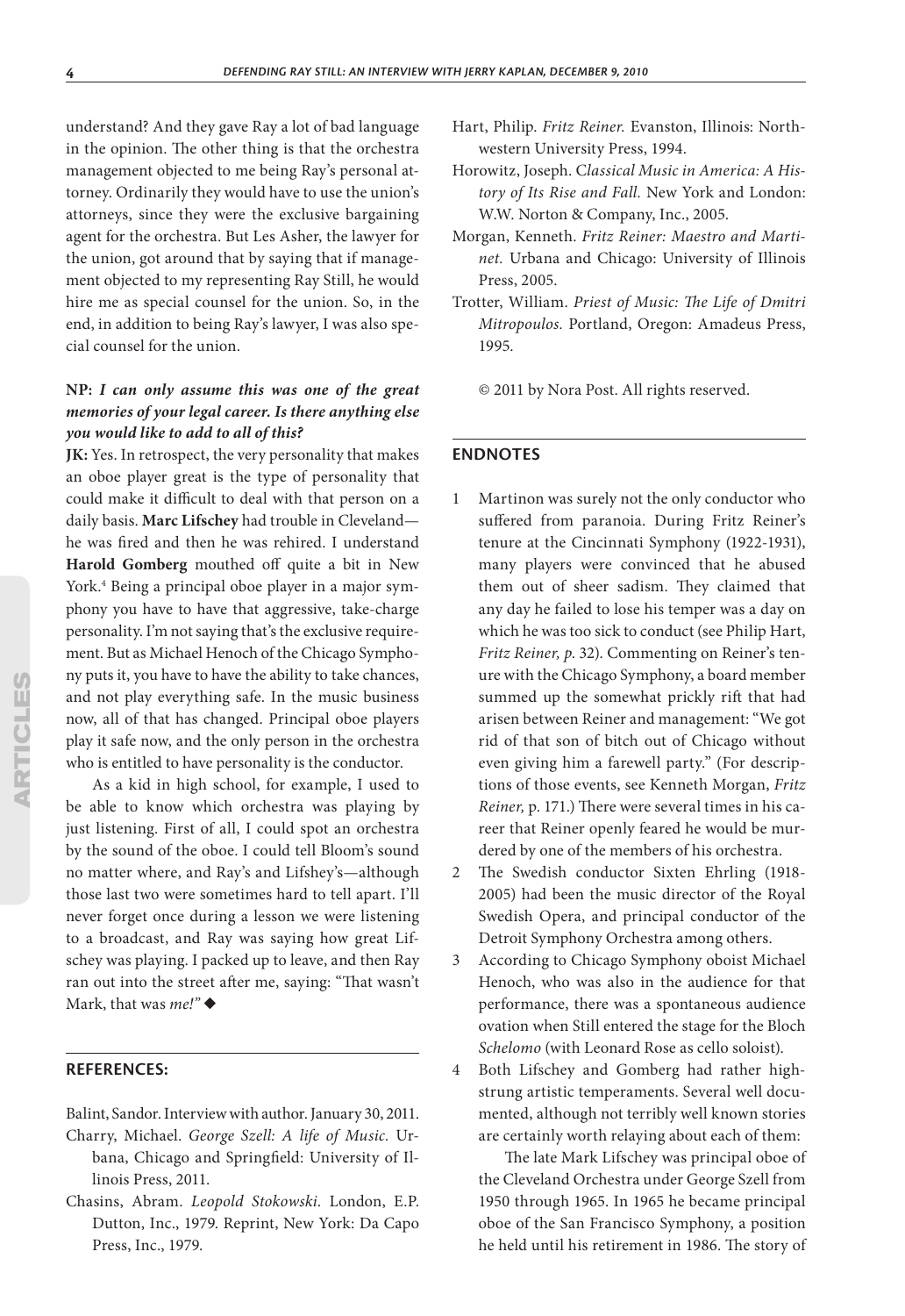Lifschey's firing from Cleveland goes like this: During the 1964-65 season of the Cleveland Orchestra, Lifschey was clearly unhappy, although he apparently did not discuss why. When he was particularly annoyed, he would sometimes play a note intentionally out of tune. George Szell, who had been guest conducting in Europe that fall, had just returned to Cleveland, and was rehearsing the *Adagio* from Prokofiev's *Symphony #5.* Lifschey played something out of tune.

"Szell, warned and on his guard, stopped the orchestra and asked in a calm tone of voice, 'Now Marc, what's wrong with the pitch?' That simple question seemed to unlock all of Lifschey's pentup emotions. He replied, 'That's the pitch I'm playing and if you don't like it, you can get someone else.' A collective gasp preceded an eerie silence, frozen in time and space for seconds that seemed like minutes. Szell then said, 'Very well, will you please leave.' Holding his oboe in front of him with its case under his arm, Lifschey left the stage cursing under his breath" (see Charry, *George Szell: A life in Music,* pp. 219-220).

As Szell's biographer Charry added: "No one could talk so disrespectfully to George Szell, especially in public" (Charry, p. 220). But there are always two sides to a coin, and I offer this stunning story about Szell told to me by Metropolitan Opera violinist Sandor Balint:

"Hugo Kolberg, my teacher, was a very prominent concertmaster in Europe before World War II—he had been the concertmaster of the Berlin Philharmonic. *(Author's note: Kolberg was born in Warsaw, Poland, in 1898. A violin prodigy, he became concertmaster of the Oslo Philharmonic at the age of only nineteen. After becoming the concertmaster of the Paris and Copenhagen orchestras, he became concertmaster of the Berlin Philharmonic in 1931 under the great Wilhelm Furtwängler, until he and his wife fled Nazi Germany in 1938.)* When Kolberg first came to the United States from Europe, he became concertmaster of the New York City Symphony under Bernstein, and then the Metropolitan Opera Orchestra. There's a very interesting story about this. George Szell was conducting at the Met. This was 1942, I believe. Szell came down off the podium and yelled at Kolberg after the first act of an opera at the Met. This was a public performance, and Szell was screaming at Kolberg. Kolberg told Szell he could not speak to a concertmaster that way. Szell stuck his face right into Kolberg's face,

and Kolberg went to push Szell's right shoulder to get him away, but somehow Szell's face got in the way, and Kolberg ended up hitting Szell in the face. Kolberg decided to leave the Met in the middle of that season. But he was a big name, and became concertmaster of the Pittsburgh Symphony Orchestra with Fritz Reiner. A lot of musicians love to hear the story that one concertmaster finally had the nerve to punch Szell out! Conductors like Szell were autocrats. Everything was fine as long as they liked you, but you never knew when they would turn on you. That was fairly typical of musicians' lives in those days, but somehow we all survived."

(Interview with author, January 30, 2011)

Ray Still told me an insightful story concerning Harold Gomberg. Still had been playing with the New York Philharmonic the summer before he joined the Chicago Symphony in 1953, where he was initially hired as assistant principal oboe. The New York Philharmonic contacted Still concerning the possibility of his joining the Philharmonic for the following season. He auditioned for the New York Philharmonic Music Director Dmitri Mitropoulos (1896-1960) in New York. Mitropoulos and the personnel manager of the New York Philharmonic offered him a position with the orchestra for the following season. The Philharmonic was having a lot of problems with Harold Gomberg, who was having problems with Mitropoulos.

Still went to Reiner, explained the situation, adding (in classic understatement): "Dr. Reiner, I'm really not cut out to be assistant material." Reiner replied: "Ray, don't go anywhere. I have *plans* for you." Still took Reiner at his word, sat tight, and became principal oboe of the Chicago Symphony at the beginning of the next season.

Meanwhile, back in The Big Apple, Dmitri Mitropoulos was certainly having difficulties with Gomberg. As Mitropoulos' biographer put it:

"Though universally acknowledged as a supreme master of his temperamental instrument, Gomberg was a strange, moody individual who was driven by an intemperate desire to stand out, and to be seen as standing out, above the other one-hundred-plus men in the orchestra" (see William Trotter, *Priest of Music: The Life of Dmitri Mitropoulos,* p. 327).

Mitropoulos was an extraordinarily gifted and dedicated musician and conductor; he was